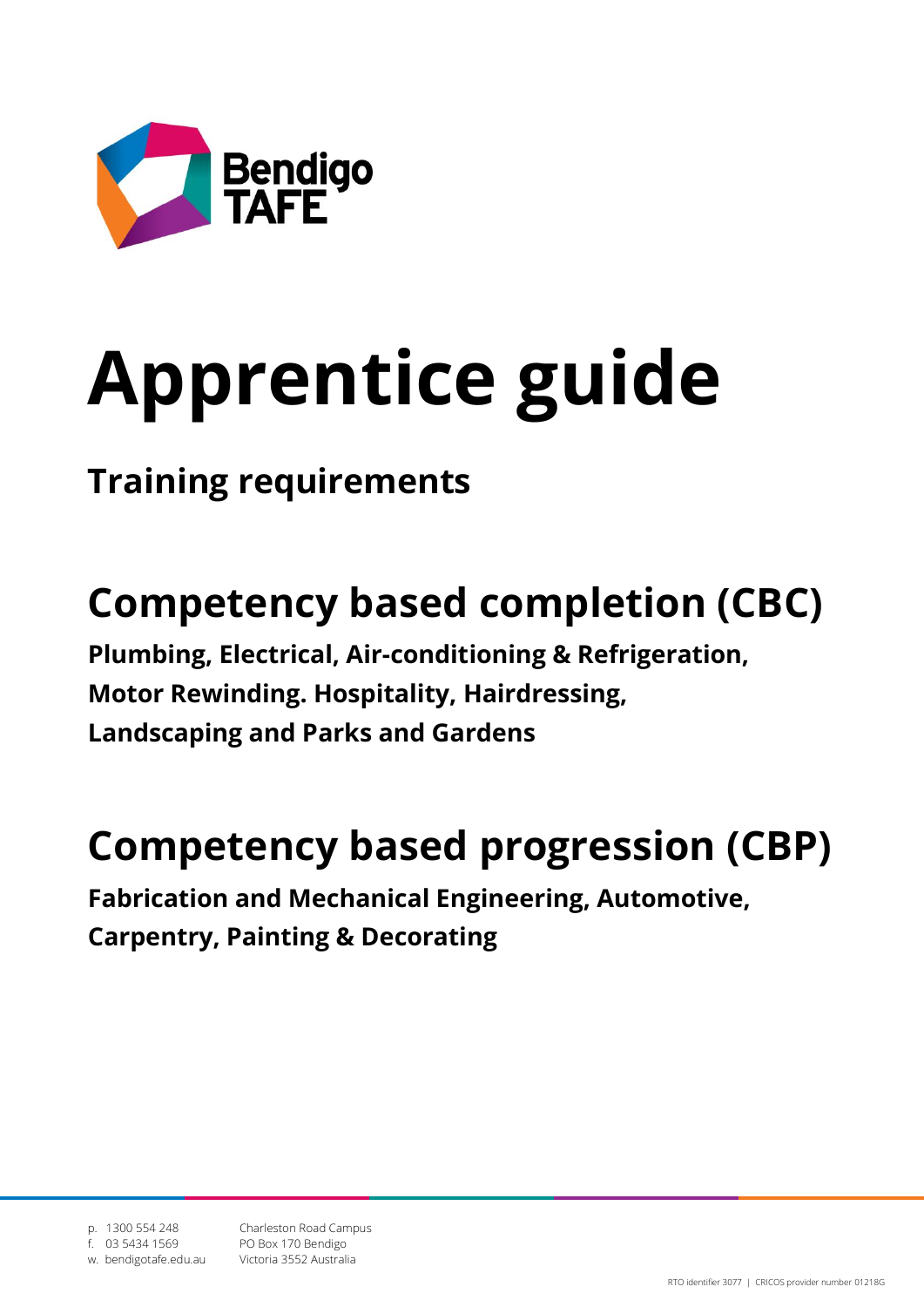

# **Table of contents**

| Student support manual content and a state of the state of the state of the state of the state of the state of         |  |
|------------------------------------------------------------------------------------------------------------------------|--|
|                                                                                                                        |  |
| Unique Student Id <u>manual communications are alleged</u> and the state of the state of the student of the state of t |  |
| Student fees and charge <u>manual measure and contract and an</u> analysis of the manual measure and charge and contra |  |
|                                                                                                                        |  |
|                                                                                                                        |  |
|                                                                                                                        |  |
|                                                                                                                        |  |
|                                                                                                                        |  |
|                                                                                                                        |  |
|                                                                                                                        |  |
|                                                                                                                        |  |
|                                                                                                                        |  |
|                                                                                                                        |  |
|                                                                                                                        |  |

#### **Please note: Every effort has been made to ensure that the contents of this guide is accurate at the time of printing and is subject to change (18/01/2017)**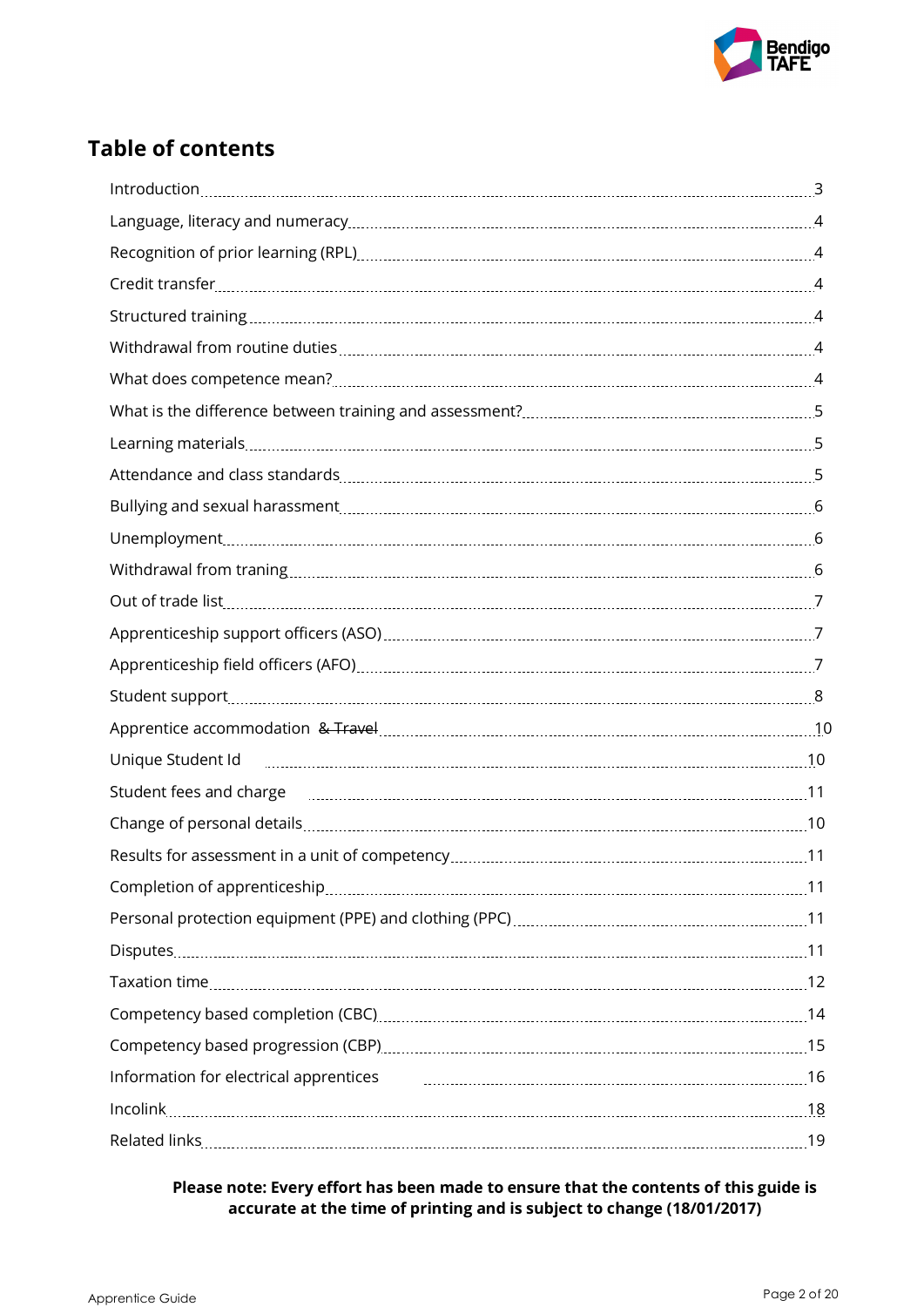

# **Introduction**

Please read this guide carefully and ask your teacher/assessor if you need help in understanding its contents.

This guide is designed to help you better understand your role in the apprenticeship, including competency based training and assessment process.

You will be working closely with your work supervisor and teacher/assessor. They are there to help you understand your trade and to become a qualified tradesperson.

Training with Bendigo TAFE is an integral part of your apprenticeship. You need to complete this recognised, structured training to gain your trade qualification.

The idea behind this is that the skills you gain through structured training will underpin what you learn at your workplace and fully round off your training. Each type of training supports the other.

This means you, your employer and Bendigo TAFE will develop and follow an individual training plan to measure the progress of your training and ensure that all the required aspects of training and assessment have been covered.

To become a tradesperson you will need to be able to do many tasks (see individual training plan) competently, safely and in a professional manner.

#### **The individual training plan**

Bendigo TAFE, yourself and your employer negotiate and agree on the training and assessment that will take place during your apprenticeship. This agreement is known as the training plan and it outlines all the training and assessment required for your qualification. It includes expected start and completion dates for each competency.

Your qualification is made up of a number of core competencies and a number of electives. All the competencies must be completed before you can receive your qualification and be signed off as a fully qualified tradesperson. Visit [http://training.gov.au](http://training.gov.au/) for a list of currently endorsed training packages.

A training package in Australia is a set of nationally endorsed standards, qualifications and guidelines used to recognise and assess the skills and knowledge people need to perform effectively in the workplace.

A competency standard is a statement of a key function, or role in a job prepared by your industry, that outlines all the knowledge and skills you require to be able to do a particular task. The competency also explains what must be assessed. All of this information is contained in your unit outline and assessment booklet. There is one for each competency.

Your Bendigo TAFE teacher/assessor will administer the individual training plan by keeping record of your training and assessment results. You will also receive a copy of the individual training plan for your own records.

<span id="page-2-0"></span>At the end of apprenticeship, Bendigo TAFE will certify that you have reached all the training goals set out in the plan required to achieve the qualification.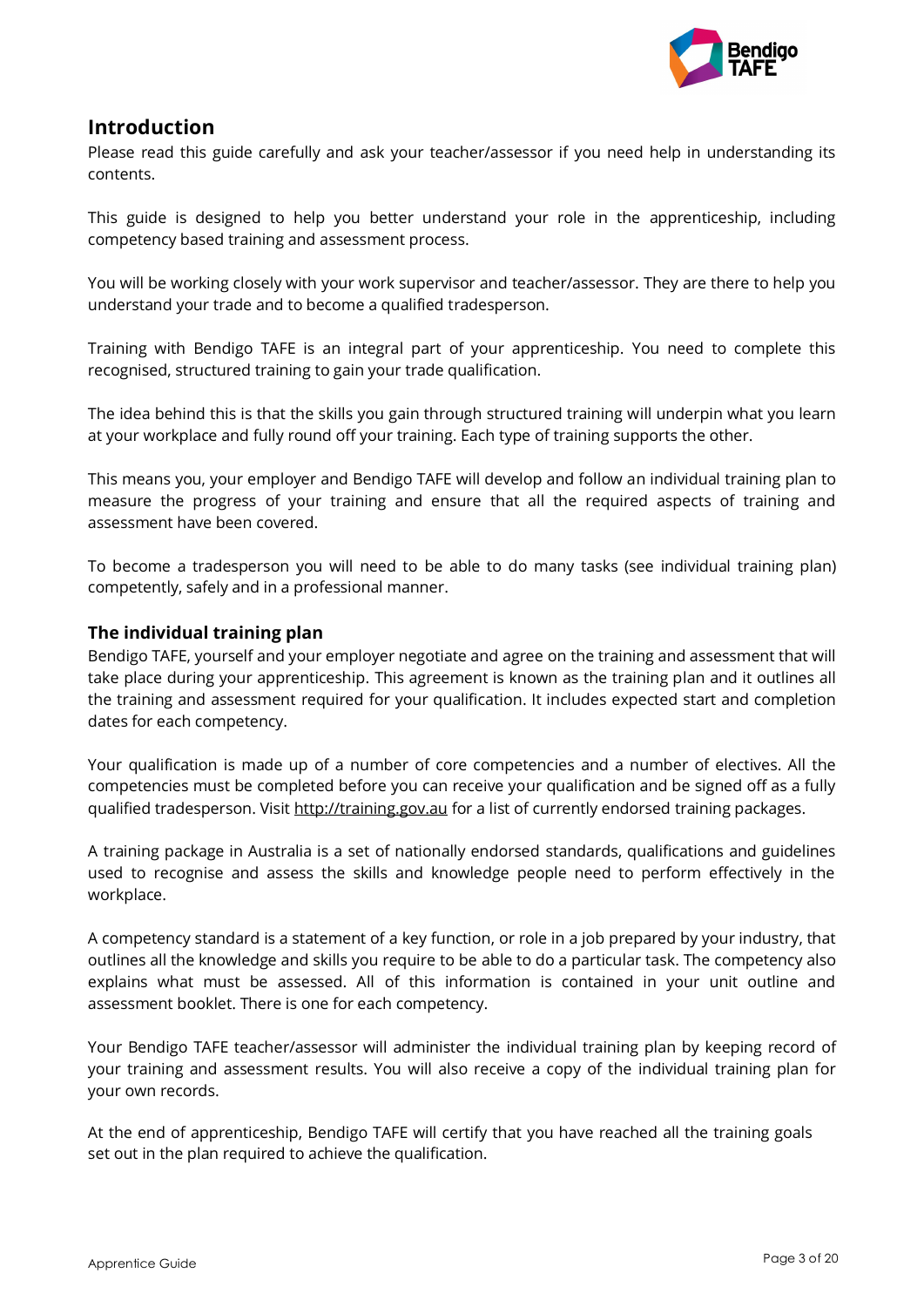

#### **Language, literacy and numeracy**

Your teacher/assessor will ask you to take a language, literacy and numeracy assessment prior to, or at the commencement of, your trade training. If you think you require assistance with reading, writing or calculations, please speak with your teacher/assessor or for further information contact our Information Centre on 1300 554 248.

#### <span id="page-3-0"></span>**Recognition of prior learning (RPL)**

RPL is the acknowledgement of skills and knowledge obtained through any combination of formal or informal training, work experience or general life experience.

During the pre-enrolment interview, you will be asked questions relevant to the RPL process. If you indicate prior learning or work experience, your teacher/assessor will measure your current skills against the outcomes of your course or unit. This may result in you gaining recognition and exemption from selected competencies or units from your course.

If you already have qualifications, or knowledge and skills which can be matched to complete units in your apprenticeship, Bendigo TAFE can award you those units without further study.

#### **Credit transfers**

Credit transfers maybe available if you have documented evidence of achievements in a relevant unit or course.

Credit for units that have been completed previously will be given if you can produce original evidence of previously completed units that are equivalent to a unit/s in your apprenticeship.

Please discuss RPL and/or credit transfer options with your teacher/assessor when setting up your individual training plan.

#### <span id="page-3-1"></span>**Structured training**

Your structured training may be delivered in one of two ways (or a combination of both):

- off the job training is delivered by Bendigo TAFE in a formal setting. It is often referred to as 'trade school' or 'block release'. Timetables may vary but may include one day per week or blocks of weeks on campus
- on the job workplace based training is structured training and assessment organised in the workplace by your teacher/assessor. This takes place when you are not undertaking regular work duties.

#### <span id="page-3-2"></span>**Withdrawal from routine duties**

For on the job workplace based structured training, apprentices undertaking a qualification at certificate III level or above are entitled to a minimum of three hours per week withdrawal time from their normal work duties, to undertake structured training and learning activities. This withdrawal time can be averaged over a four week cycle.

#### <span id="page-3-3"></span>**What does competence mean?**

<span id="page-3-4"></span>Competence is when you can prove to both your supervisor and/or teacher/assessor that you can perform all the tasks in your unit outline independently. You must be able to perform these tasks to industry standard in the workplace. Required industry standard means the standard or level of competence that must be achieved, as defined by industry through an endorsed training package, a nationally accredited course or licensing standards where applicable.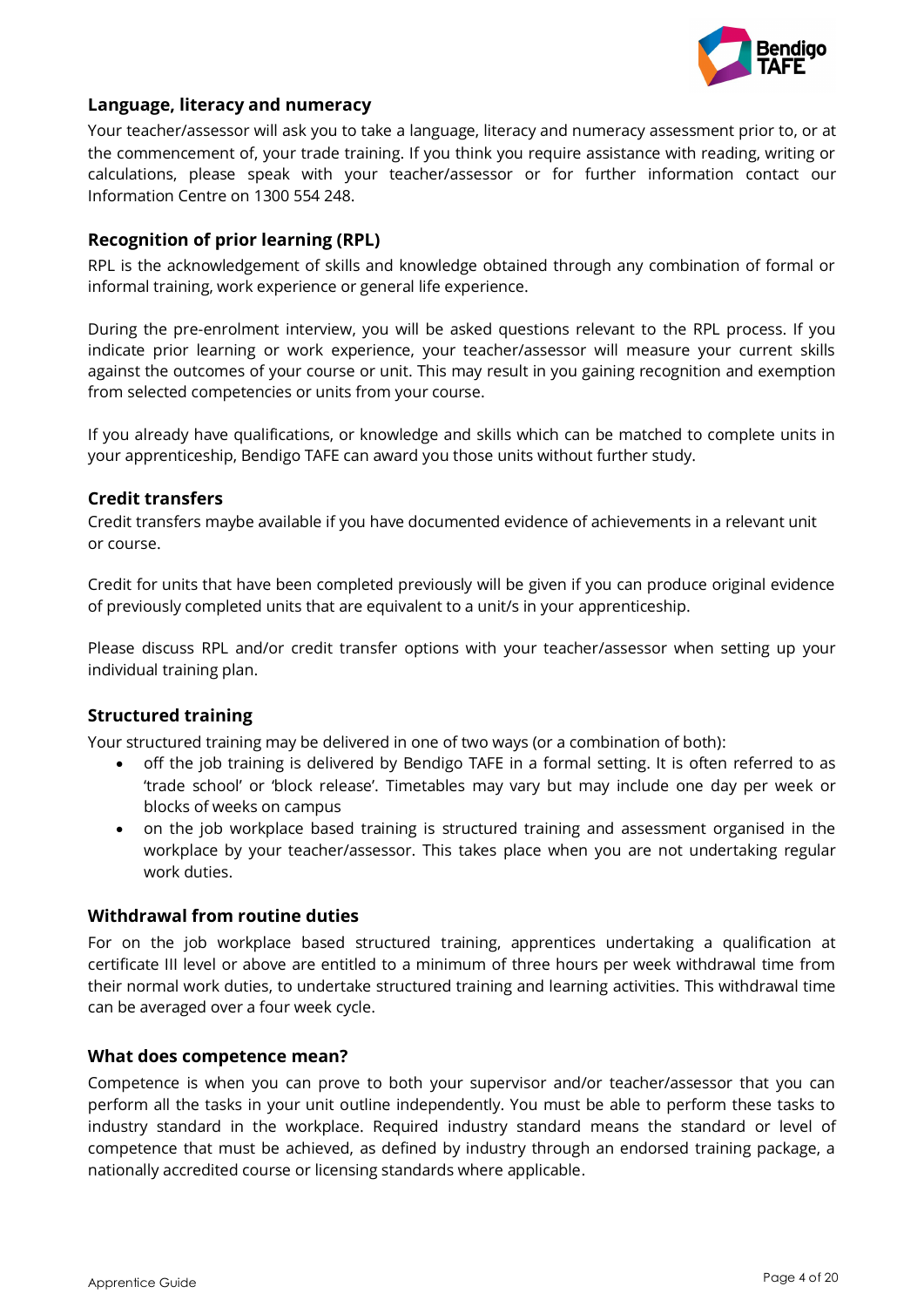

#### **What is the difference between training and assessment?**

Training is where you learn, over a period of time, to perform a task to a set standard. When you have performed this task several times in a safe manner, and you understand the underpinning knowledge component of that task (planning, preparing, material types, and so on) you will be ready to be assessed.

Training, both in the workplace or at Bendigo TAFE, will take many forms such as the following:

- your supervisor showing you how to do various tasks
- your teacher/assessor also assisting you in your training
- learning by observing others working
- completing the underpinning knowledge readings and tests (online or hardcopy).

Assessment may take many forms:

- completion of tests and questions
- video or camera evidence of tasks completed
- employer/supervisor reports/verification
- on the job completion of tasks
- off the job (Bendigo TAFE) completion of tasks.

# <span id="page-4-0"></span>**Learning materials**

#### **Unit outlines**

There is a unit outline for each competency. These may be available online or can be printed: Ask your teacher/assessor if you need to print them.

All the unit outlines are similar in appearance and layout and ask you to do similar types of activities for each unit of competency.

#### **Text books**

You will be given a list of suggested and compulsory resources. It is necessary for you to purchase those considered vital to your training.

#### **Keeping records**

Keeping accurate records of the work you have undertaken is an effective way to support competency decisions. Use log books or diaries to record this information. It is your responsibility to complete the log books or diaries. Some trades use an electronic profiling system.

# <span id="page-4-1"></span>**Attendance and class standards**

As per the agreed training contract and individual training plan, it is expected that you attend 100% of scheduled classes.

In the event that classes are missed due to illness or other personal reasons, you must inform the teacher(s) concerned on the day of the absence. Messages may be left on your teacher's voicemail or via email, or you can contact the apprenticeship and traineeship coordinator on 03 5434 1563 or email [apprenticeships@bendigotafe.edu.au.](mailto:apprenticeships@bendigotafe.edu.au) You must also notify your employer.

In the case of illness over extended periods, a doctor's certificate is necessary. This will not automatically cover the lack of attendance, but will enable staff to arrange alternative training and assessments if appropriate.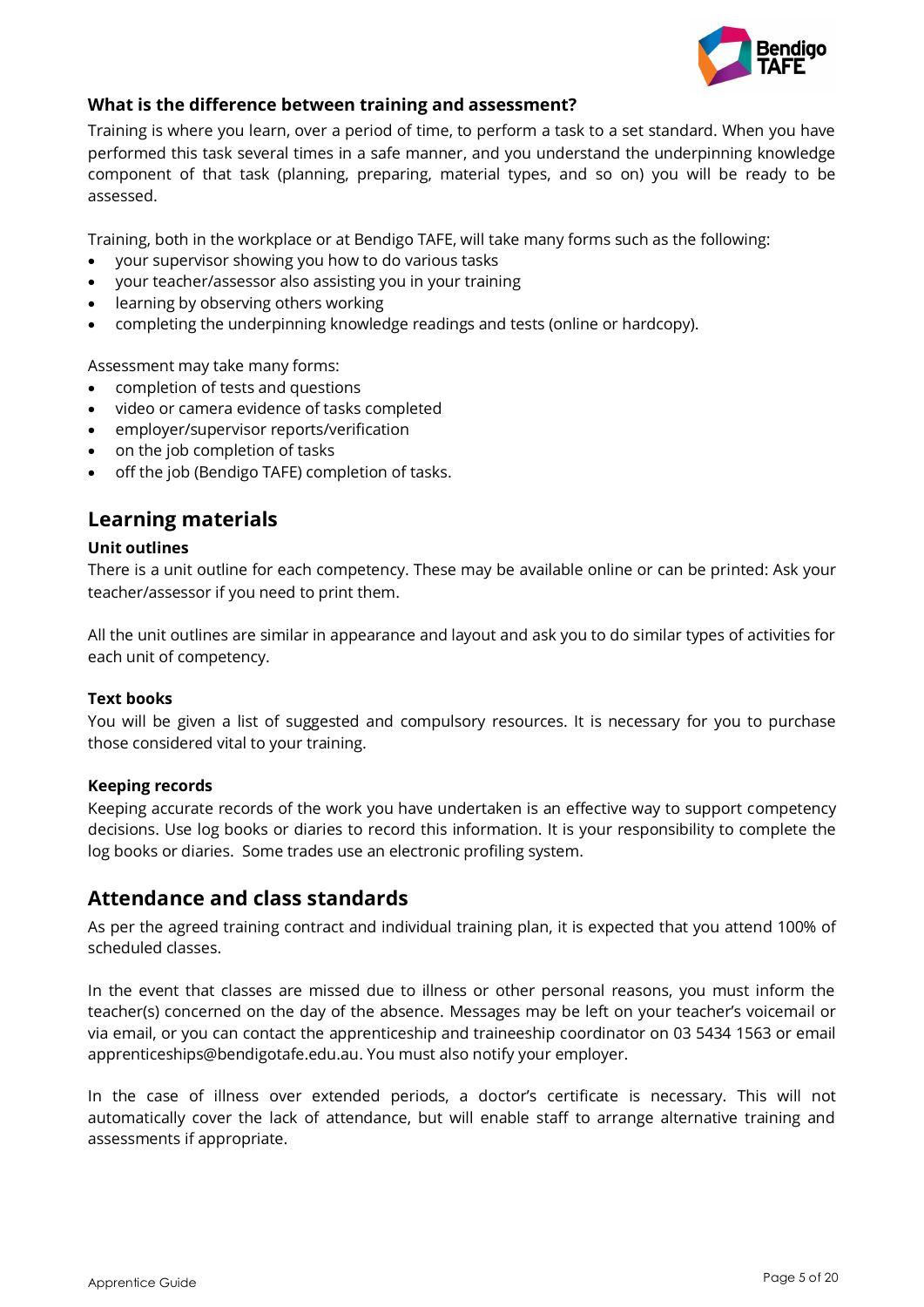

#### **Punctuality**

It is your responsibility to be aware of your scheduled attendance times. If you are late or do not return from breaks on time, your employer will be contacted and made aware of the time fault.

#### **Time wasting**

You should at all times be actively engaged in your assigned work and not interrupt or distract other apprentices from their assigned work. In the case of you not being actively engaged in your assigned work, or disrupt others, your employer will be contacted.

#### **Behaviour**

Inappropriate behaviour will lead to your employer being contacted.

Inappropriate behaviour includes bad language, disrupting other apprentices, failure to follow instructions, or conducting yourself in a manner not appropriate with regard to occupational health and safety issues and the rights of others involved in training.

#### **Illicit Drugs and Alcohol**

The use of or being affected by Illicit drugs or prescription medicines and/or alcohol will not be tolerated under any circumstances.

For drug and alcohol support please contact YoDDA (Youth Drugs & Alcohol Advise) on 1800 458 685

#### **Mobile phones/media devices**

Mobile phones and personal music players with ear phones or headsets are to be switched off at all times during classes. You should be considerate of the rights of others at all times whilst both on campus and at any off campus activities related to Bendigo TAFE.

Any use of mobile phones, music players or cameras that impinge on the rights of others may result in suspension or exclusion from Bendigo TAFE for a specific period.

#### **Injury**

In the event that you sustain an injury that prevents you from undertaking your routine work duties, you may continue structured training, with limitations, providing a medical certificate stating your capability has been sighted by the relevant teaching staff member.

#### <span id="page-5-0"></span>**Bullying and/or sexual harassment**

Bullying and/or sexual harassment is illegal and will not be tolerated by Bendigo TAFE.

If you feel someone has acted inappropriately toward you, please inform your teacher/assessor or contact the Bendigo TAFE Information Centre on 1300 554 248. A staff member will confidentially direct you to a trained contact officer or counsellor.

#### <span id="page-5-1"></span>**Unemployment**

If you leave your employer before completing the qualification on the training contract, you may continue training with Bendigo TAFE. This allows you the opportunity of reemployment.

You may continue to receive training toward the qualification on the training contract, subject to enrolment fees being paid until the completion of the qualification and class availability.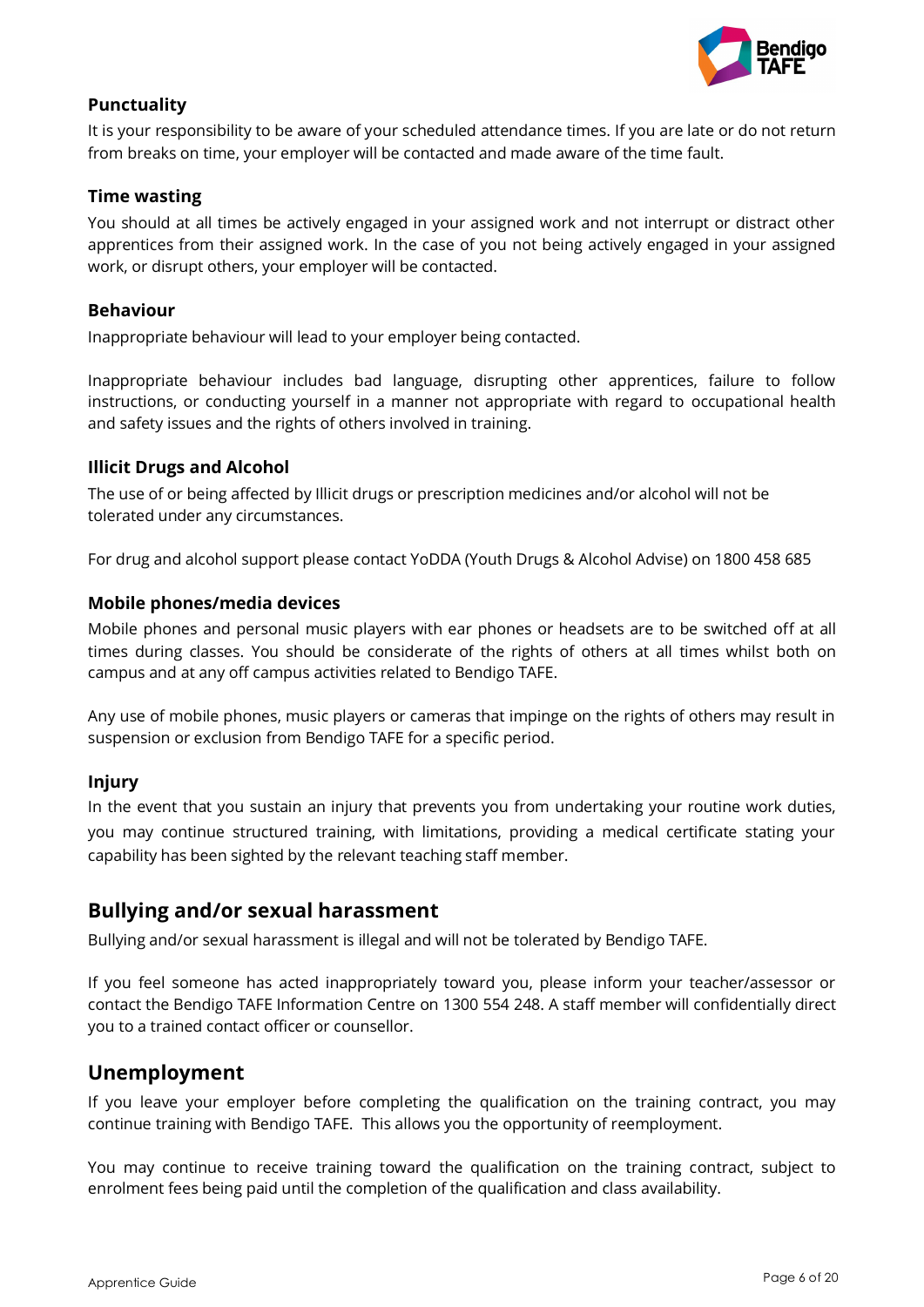

# **Withdrawal from training**

If you are withdrawing from your apprenticeship training or leaving your employment, a withdrawal form and/or change of personal details form must be completed and submitted to your teacher/assessor.

# <span id="page-6-0"></span>**Out of trade list**

The out of trade list is a joint initiative of the Group Training Association of Victoria and State Government Victoria. This website is for out of trade apprentices who are looking for a new employer to complete their apprenticeship.

If you are an apprentice with a cancelled contract go to [www.needanapprentice.com.au](http://www.needanapprentice.com.au/) to register.

# **Apprenticeship support**

#### **Apprenticeship support officers (ASO)**

If you are a new apprentice aged 15–24, an apprenticeship support officer (ASO) will provide pastoral care for you in the first year of your apprenticeship.

An ASO will contact you in the first year to:

- provide support and appropriate referrals for personal and workplace issues affecting your apprenticeship
- provide information and guidance to you and your employer concerning apprentice related queries
- monitor progression through the first 12 months of your apprenticeship
- work cooperatively with apprenticeship field officers and Australian apprenticeship centres to ensure there is continuity of support provided for you throughout your apprenticeship.

#### **How to contact your local apprenticeship support officer**

Kirsty Hobson e[. khobson@bendigotafe.edu.au](mailto:khobson@bendigotafe.edu.au) t. 03 5434 1706 m. 0409 054 446

#### <span id="page-6-1"></span>**What are apprenticeship field officers (AFO) BUSY At Work?**

BUSY At Work:

- investigate disputes between apprentices/trainees and employers
- support apprentices/trainees who are victims of workplace violence and harassment
- help providers of training and further education with apprenticeships and traineeships
- advise and counsel apprentices/trainees and employers on training and other matters.

#### **How to contact BUSY At Work**

Apprenticeship Administration Information Line t. 1300 722 603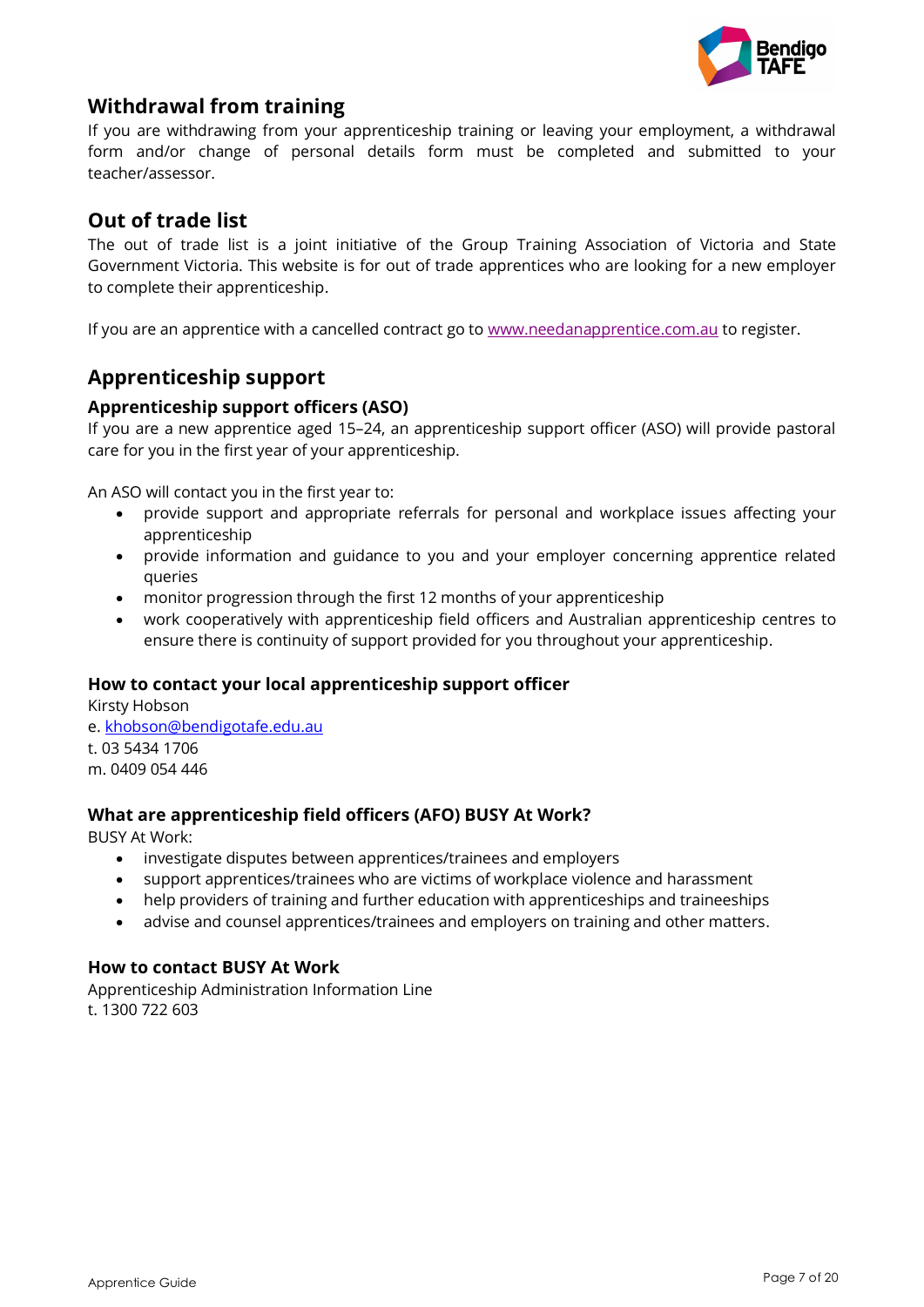

## **Student support – 1300 554 248**

The student support services team provides links to a range of support services, activities and events throughout the year. Student support staff work with students to coordinate and instigate a range of learning support. This includes: counseling support, social, recreational and fundraising activities, and also acts as an information and referral service to the student body. Amenities fees contribute to funding this service for the entire student body at all Bendigo TAFE campuses.

#### **Learning and tutor support**

Learning and tutor support services are available for Bendigo TAFE students experiencing difficulties with their studies, projects or assessments. For further information or to make an appointment, students can contact the Information Centre by phoning 1300 554 248.

We also offer specialised programs to provide literacy and numeracy support. The Course in Applied Vocational Study Skills (CAVSS), for example, provides students with extra teacher support in language, literacy and numeracy to work alongside the vocational teachers. This ensures learners have the math and literacy skills required by the vocational training program. Learners make connections between the skills they already have and practical industry skills.

#### **Tutorspace**

Tutorspace is a group tutor session to assist people with how to write an assessment, how to begin a project or to just provide some assistance to build your confidence in the learning environment. These sessions run two days per week throughout the semester and are located in the library. Please check days and times with library staff by calling 1300 554 248.

#### **Disability support**

Bendigo TAFE is committed to the enhancement of educational opportunities for people with a disability, to enable them to participate as fully as possible in their study and work at TAFE. The Disability Support Program offers a range of services to students with a disability.

#### **Personal counselling**

Personal issues can affect how well you settle into TAFE life and a study routine. Support from the on campus personal counselor is available to students free of charge. Sometimes you may be referred to an external support agency. Bendigo TAFE does not charge for the referral, but there may be a charge for services provided by an external agency.

#### **Koori unit**

The Koori Unit provides a learning environment where all students are respected and supported to learn new skills. The unit offers a range of support to its students (including those in apprenticeships) to assist you to have a good Bendigo TAFE experience. Tutorial support is available for all courses.

A dedicated Koori Liaison Officer (KLO) works full time in the Koori Unit providing support if students require assistance or need to talk. Students have every opportunity to approach staff or the KLO if they have any concerns or issues when needed (this is for both students studying mainstream courses and courses within the Koori Unit).

Students enrolling at any campus can access the Koori Unit through the KLO's at both the Echuca and Bendigo campuses. KLO's from either campus can make arrangements to visit students on any campus, and can arrange for appropriate support.

The Koori Unit facilities are available for community meetings such as LAECG, Wurreker forums, community and NAIDOC meetings. Interested students are welcome to most of these meetings.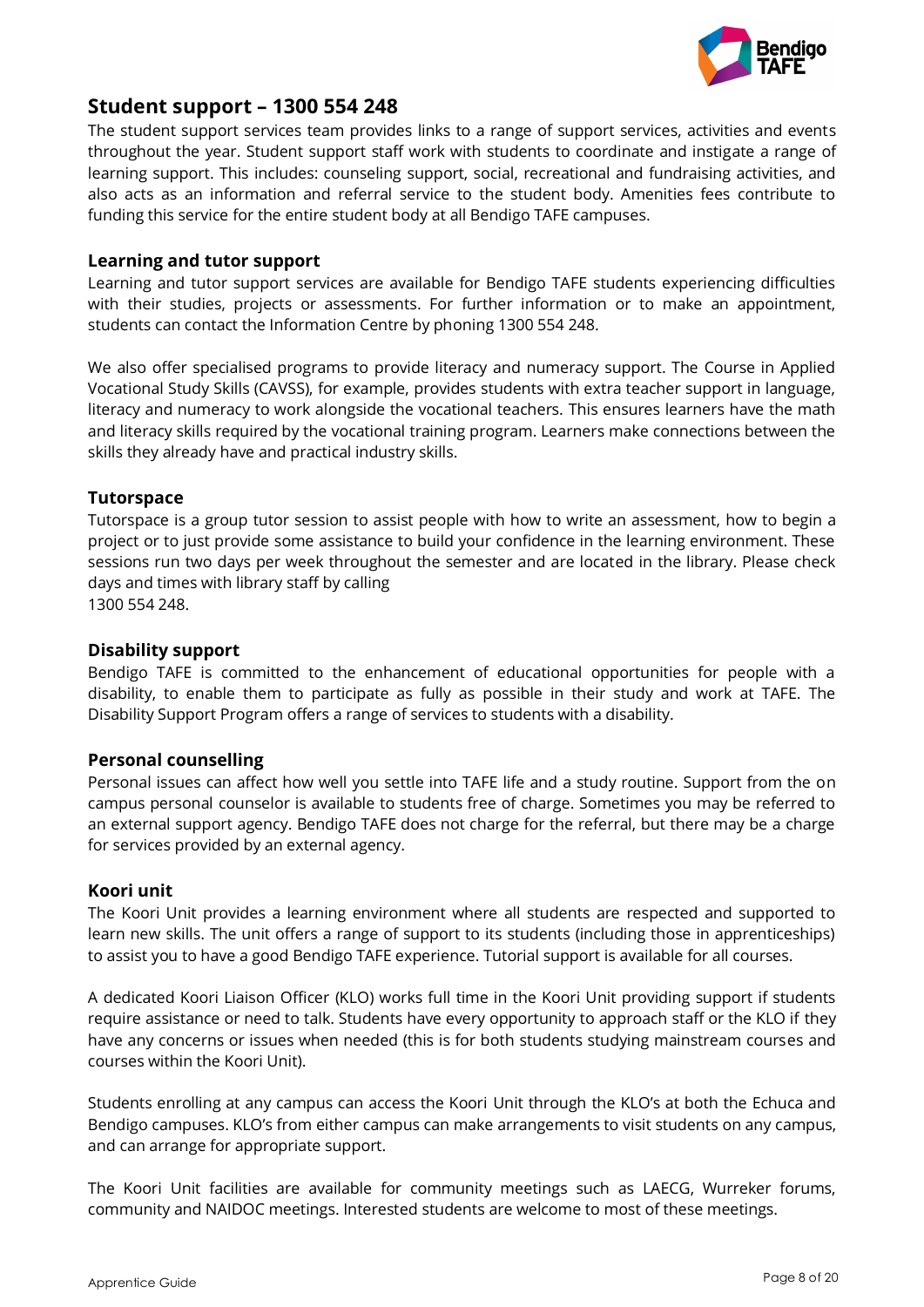

# <span id="page-8-0"></span>**Apprentice accommodation**

#### **Possible places of accommodation:**

The Graduate Bendigo Captain Cook Hotel 79-87 Murphy Street, Bendigo Napier Street, White Hills

Newmarket Hotel YMCA House

Gold Nugget Caravan Park McIvor Highway Caravan Park 293-295 Midland Highway, Epsom McIvor Highway, Junortoun t. 03 5448 4747 t. 03 5449 3335

t. 03 5442 7300 or 0424 415 049 t. 03 5444 2002 (Melissa, Jasmine or Richard)

Charleston Rd, Bendigo 171 Lyttleton Terrace, Bendigo t. 03 5443 3042 t. 03 5444 3360 or 03 5446 9222

<span id="page-8-1"></span>

Central City Caravan Park 362 High Street, Bendigo t. 03 5443 6937

Bendigo Student Association (La Trobe University) Online "marketplace" Apprentices can place and view ads for accommodation, [www.bsabendigo.com.au/marketplace/index.php](http://www.bsabendigo.com.au/marketplace/index.php)

**Note: To book accommodation, contact the above businesses directly.**

# **Unique Student Identifier**

The Australian Government regulations now requires - From 1 January 2015 all students undertaking nationally recognised training delivered by a registered training organisation (Bendigo TAFE) will need to have a Unique Student Identifier (USI).

To apply for your USI go to [www.usi.gov.au](http://www.usi.gov.au/) **You must have your USI prior to enrolling**.

# **Student fees and charges**

You need to enrol each year of your apprenticeship. All tuition, student services and amenities fees are payable in full at the time of enrolment.

GST will be charged where applicable and will be detailed on your receipt.

You have a variety of options for payment of enrolment fees: cash, cheque, credit card, direct debit or a Debitsuccess part payment plan is available.

Each apprentice's enrolment fees may be different depending on their individual circumstances.

The enrolment fee is charged per enrolment period and consists of the following components:

- tuition fee
- student services and amenities fee
- materials fee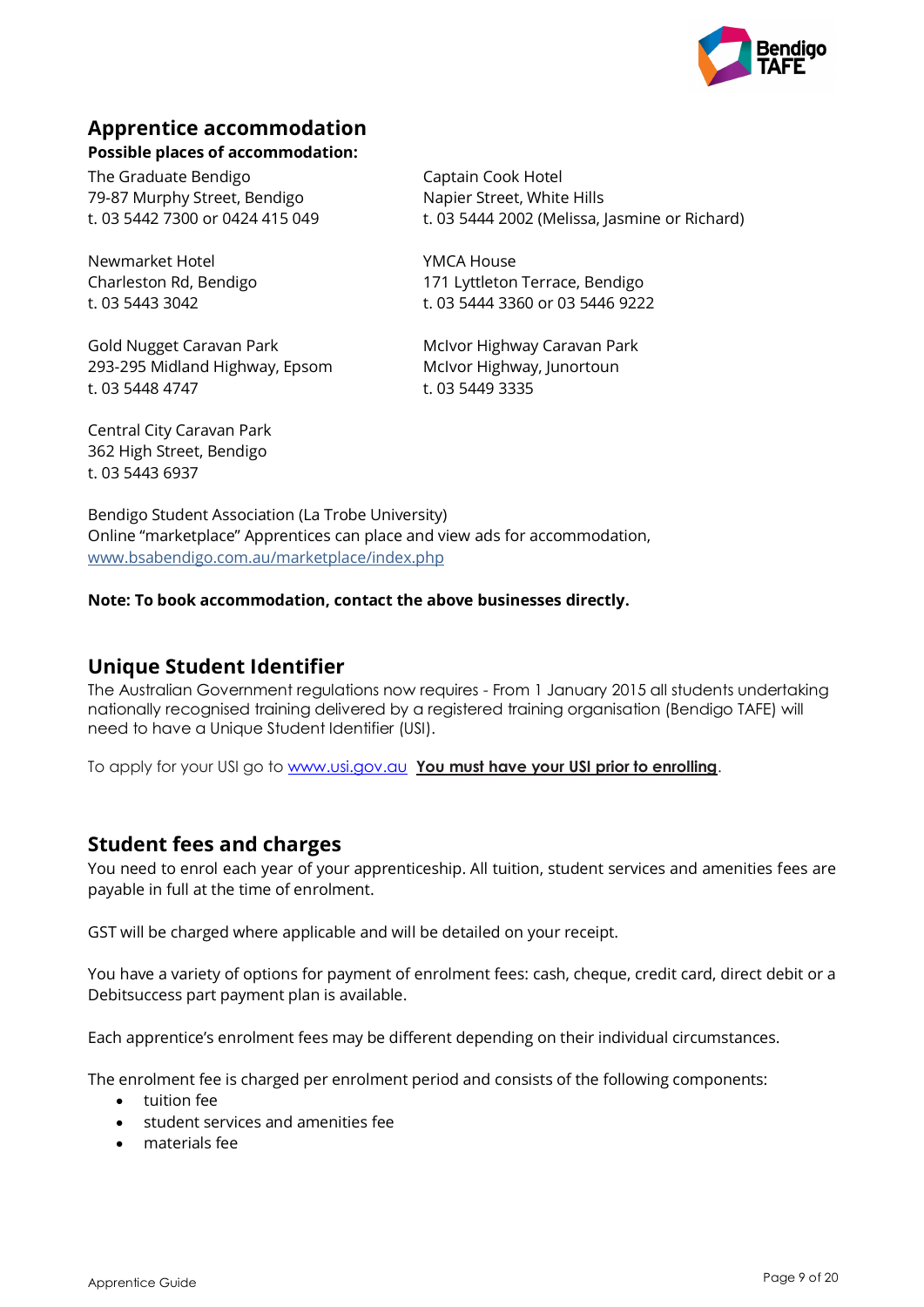

#### **Tuition fee**

Tuition fees are set by Bendigo TAFE. Rates are calculated using an hourly rate multiplied by the course hours in any one year. The actual hourly rate will vary, depending on whether the student is eligible for a government subsidy or concession. Tuition rates are published on Bendigo TAFE's website

#### **Tuition fees for non-government subsidised students**

If a student is not eligible for a government subsidised place, the education and training fees are based on a fixed fee per course which incorporates both the tuition and student services fee components. An hourly tuition rate is also provided for partial enrolment purposes. This hourly rate multiplied by the number of hours of enrolment (includes amenities) and in addition to tuition fee, add:

- materials fee (optional)
- consumables/incidentals
- printing fees pre-paid voucher (optional).

#### **Student services fee**

The student services fee is set by Bendigo TAFE and covers the cost of providing a number of student services and amenities at Bendigo TAFE. The student services fee varies depending on the length of your study at Bendigo TAFE and your study mode.

#### **Materials**

Materials fee covers the cost of providing goods or materials purchased by Bendigo TAFE to be used by students in the course of training. A materials list will be provided detailing what items are required and when they need to be purchased by. Your course coordinator will provide a materials list prior to enrolment. Examples are: trade tools, class materials, safety wear, uniforms, excursions and camps. This fee varies according to the course being undertaken and there are no concession rates available

#### **Paying enrolment fees**

Enrolment fees must be paid prior to commencement of any Bendigo TAFE training (on or off the job).

To enrol you can forward a cheque, money order or credit card details together with your completed enrolment form to the apprenticeship and traineeship coordinator, Bendigo TAFE, PO Box 170, Bendigo 3552. Alternatively, enrol in person at the Bendigo TAFE Information Centres, either at Bendigo City Campus, 23 Mundy Streets Bendigo, or Bendigo Charleston Road Campus, Charleston Road Bendigo, between 8.30am-4.00pm Monday to Friday.

You can also enrol at all other Bendigo TAFE campuses, please check the website for campus locations – [www.bendigotafe.edu.au](http://www.bendigotafe.edu.au/)

Credit card and direct debit facilities are available and/or a Debitsuccess part payment plan can be arranged.

# <span id="page-9-0"></span>**Change of personal details**

You must complete the personal details amendment form to advise of any change of name, address, telephone number, email or employer. This form is available at any of the Information Centre's and at [www.bendigotafe.edu.au](http://www.bendigotafe.edu.au/)

Proof of name change is required. Failure to notify any changes may result in important information, statement of results or certificates being posted to an incorrect address.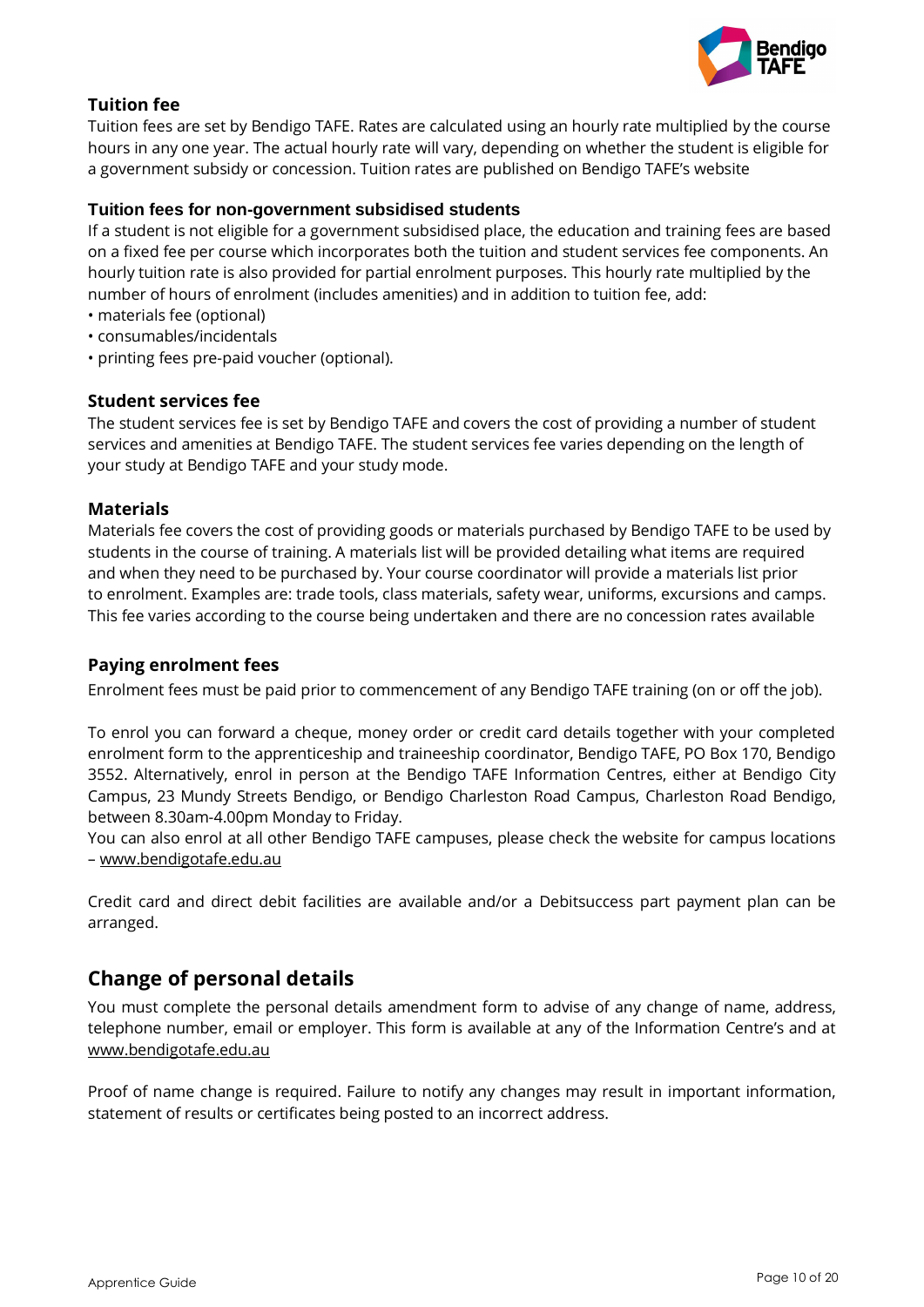

# <span id="page-10-0"></span>**Results for assessment in a unit of competency**

For each unit of competency you will receive a result. These result codes shown below will be used to record your achievements and will appear on your statement of results, issued at the end of each academic year.

| <b>Result code</b> | <b>Comments</b>                                                                       |
|--------------------|---------------------------------------------------------------------------------------|
| CY or CA           | <b>Passed competency</b> – both Bendigo TAFE and employer confirm competency.         |
| <b>CN</b>          | <b>Competent no</b> - apprentice enrolled, all requirements of the unit have been     |
|                    | delivered, fully assessed, and found to be not competent in the unit outcomes.        |
| WSA or WD          | Withdrawn - incomplete assessment - apprentice commenced unit of competency           |
|                    | and is no longer attending or participating in that unit of competency.               |
| <b>CT</b>          | Credit transfer - apprentice has already achieved competence in this unit while       |
|                    | studying it as part of another course or the same course at another registered        |
|                    | training organisation.                                                                |
| RG or RPL          | <b>RPL granted</b> – recognition of prior learning has been granted – unit competent. |
| <b>RN or RPLNG</b> | RPL not granted - recognition of prior learning has not been granted - has not        |
|                    | demonstrated competence to the level required.                                        |

The results may include the following:

# <span id="page-10-1"></span>**Completion of apprenticeship**

Once all the competencies have been confirmed by your employer, the apprenticeship and qualification are completed simultaneously and you will be certified as competent by the State Training Authority. There is no longer a need to make special application for early release or to serve the nominal completion date as per the training contract.

All apprentices who successfully complete (including employer confirmation) will be invited to attend the Bendigo TAFE Annual Graduation Ceremony.

# <span id="page-10-2"></span>**Personal protection equipment (PPE) and clothing (PPC)**

Apprentices may be required to wear PPE and/or PPC while undertaking training.

Examples are safety glasses, safety boots, ear plugs, hairnets, gloves and/or overalls. If the training outlines mandatory use of PPE and/or PPC, and you fail to provide the required mandatory PPE and/or PPC, you will be unable to commence practical activities.

# <span id="page-10-3"></span>**Disputes**

Sometimes things go wrong. If you find that issues are not being resolved and tension is increasing, try some of the following suggestions:

- find the cause of the problem and talk it through with your employer/supervisor and/or teacher/assessor
- if the matter is to do with training and/or assessment, call your Bendigo TAFE teacher/assessor or teaching department manager on 1300 554 248
- if it is about terms and conditions of your apprenticeship, call BUSY At Work on 1300 722 603 for your nearest Apprenticeship Field Officer.
- if you have concerns about the level of service from your teacher/assessor, call the apprenticeship and traineeship coordinator at Bendigo TAFE on 03 54341563
- discuss any matters about training and assessment. This opportunity is always available to you and a disputes resolution process is available.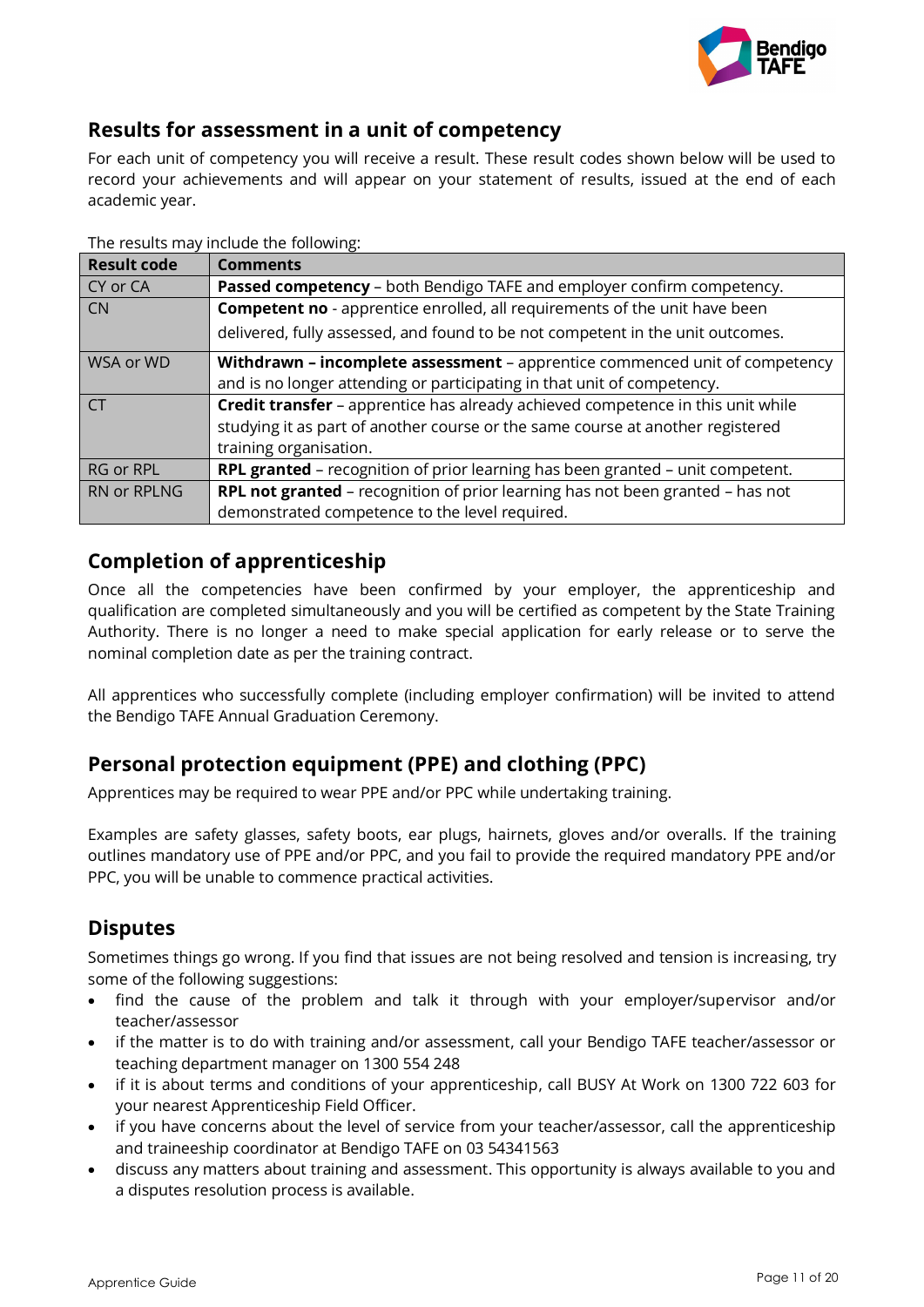

# <span id="page-11-0"></span>**Taxation time**

Allowable deductions for apprentices:

- Motor vehicle expense;
	- deduction from home to work and back if carrying bulky tools and equipment
	- motor vehicle deductions are available for travel between your normal workplace and another workplace and back, also between home and two alternative workplaces
	- add up your total work related kilometres for the year.
- Travel expense;
	- these are travel expenses that are directly related to your work as an employee such as public transport fees, road tolls, parking fees, and car hire, meals and incidental costs while away overnight.
- Work related clothing, laundry and drycleaning expenses;
	- you can claim the cost of purchasing, repairing and cleaning either work uniforms with your company logo or protective clothing worn for work such as coloured safety vests, overalls, gloves, steel capped boots and heavy duty shirts and trousers
	- a deduction of up to \$150.00 for laundering of work uniform or protective clothing does not require substantiation.
- Self-educating or schooling expenses (the course must be related to your current job);
	- TAFE enrolment fees
	- travel between your workplace and Bendigo TAFE.

For example, enrolment fees, books, stationery, computer depreciation, internet usage and travel from home to TAFE (one way) or work to TAFE.

- Other work related deductions:
	- tools of trade
	- seminars and courses
	- trade magazines
	- computer expenses associated with researching new ideas and styles or techniques.

You can claim an immediate deduction for assets, for example, tools that cost \$300.00 or less. Assets over \$300.00 can be depreciated over the life of the asset.

- Other non work related deductions;
	- income protection insurance
	- accounting fees
	- donations.

#### **What records should you keep?**

You must be able to provide receipts for your deductions if the total amount deducted exceeds \$300.00.

You should keep records in these main categories:

- any [payments you have received](http://www.ato.gov.au/individuals/content.aspx?menuid=0&doc=/content/30327.htm&page=6#P55_5591)
- any [expenses related to payments received](http://www.ato.gov.au/individuals/content.aspx?menuid=0&doc=/content/30327.htm&page=7#P84_7535)
- when you hav[e acquired or disposed of an asset](http://www.ato.gov.au/individuals/content.aspx?menuid=0&doc=/content/30327.htm&page=14#P207_15136) such as shares or a rental property
- any tax deductibl[e gifts or donations](http://www.ato.gov.au/individuals/content.aspx?menuid=0&doc=/content/30327.htm&page=15#P220_16171)
- any [medical expenses.](http://www.ato.gov.au/individuals/content.aspx?menuid=0&doc=/content/30327.htm&page=16#P231_16770)

This advice tells you what main types of records you should keep in each of these categories. You may also need to keep records in other categories or for other members of your family for example, if you receive the family tax benefit.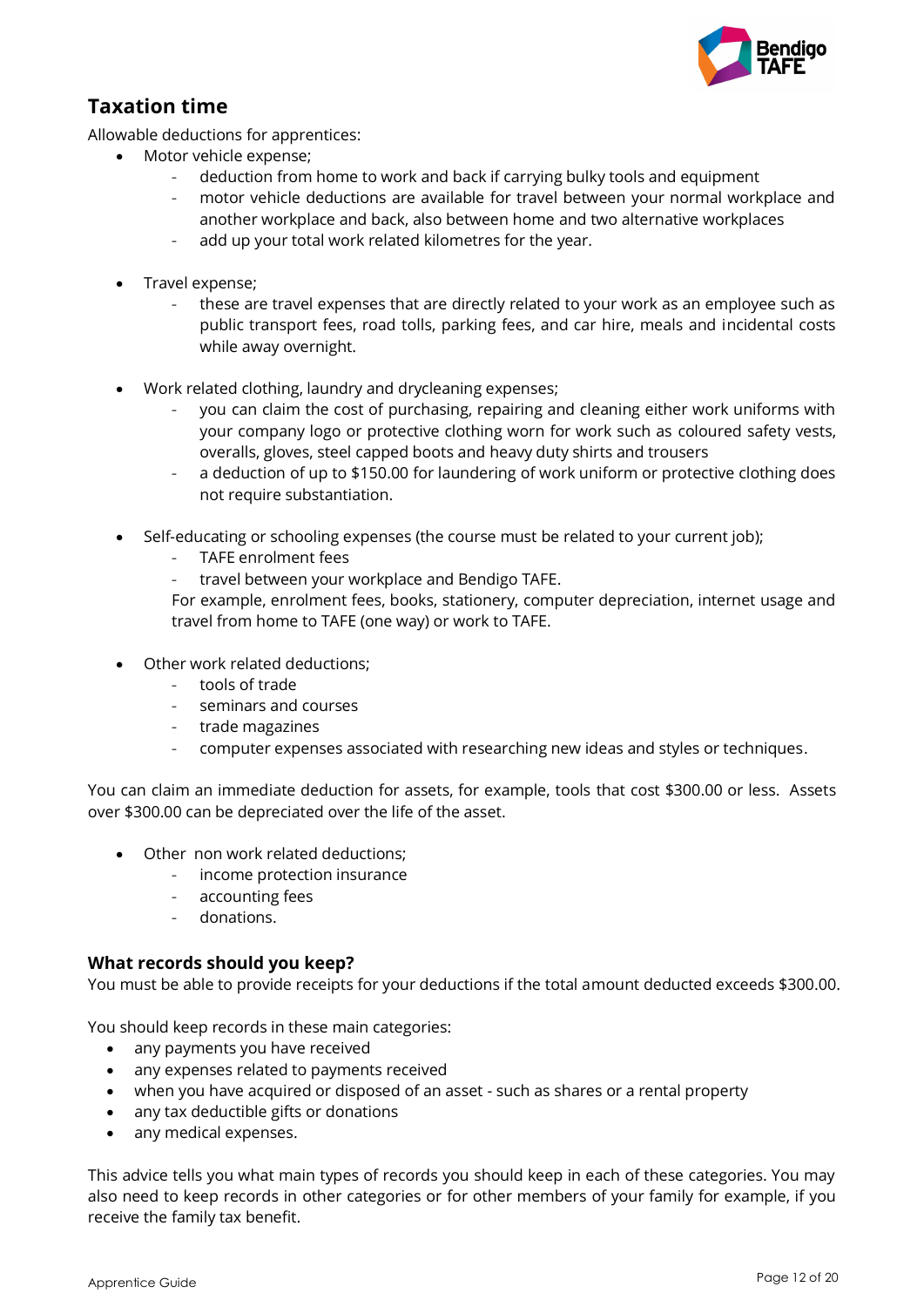

Also, in some cases you may need to estimate items, such as how far you will travel during an income year. At the end of the year, if you travel more than you estimated, you may need to have kept more records.

So, if you're not sure whether or not to keep a record, you should keep it. You can decide whether you need it at tax return time.

Please note: this is a guide only and is subject to change. Please refer to the below website for the most up to date taxation information [http://www.ato.gov.au](http://www.ato.gov.au/)

# **½ Price Car Registrations for Apprentices**

From 1st January 2016, eligible Victorian apprentices will have the cost of their car registration halved thanks to the Victorian Government's new half-price registration scheme.

The scheme aims to support apprentices, allowing them to use the money they are saving towards training and more tools for the job.

To be eligible for the half-price registration scheme, apprentices must be enrolled in an eligible trade course. Employers will also need to confirm that the apprentice is using this vehicle as an essential part of their work

For more information, and to see whether you are eligible to take advantage of this saving, visit [www.vicroads.vic.gov.au/registration/ registration-fees/concessions-and-discounts/ trade-apprentice](http://www.vicroads.vic.gov.au/registration/registration-fees/concessions-and-discounts/trade-apprentice-registration-discount)[registration-discount](http://www.vicroads.vic.gov.au/registration/registration-fees/concessions-and-discounts/trade-apprentice-registration-discount)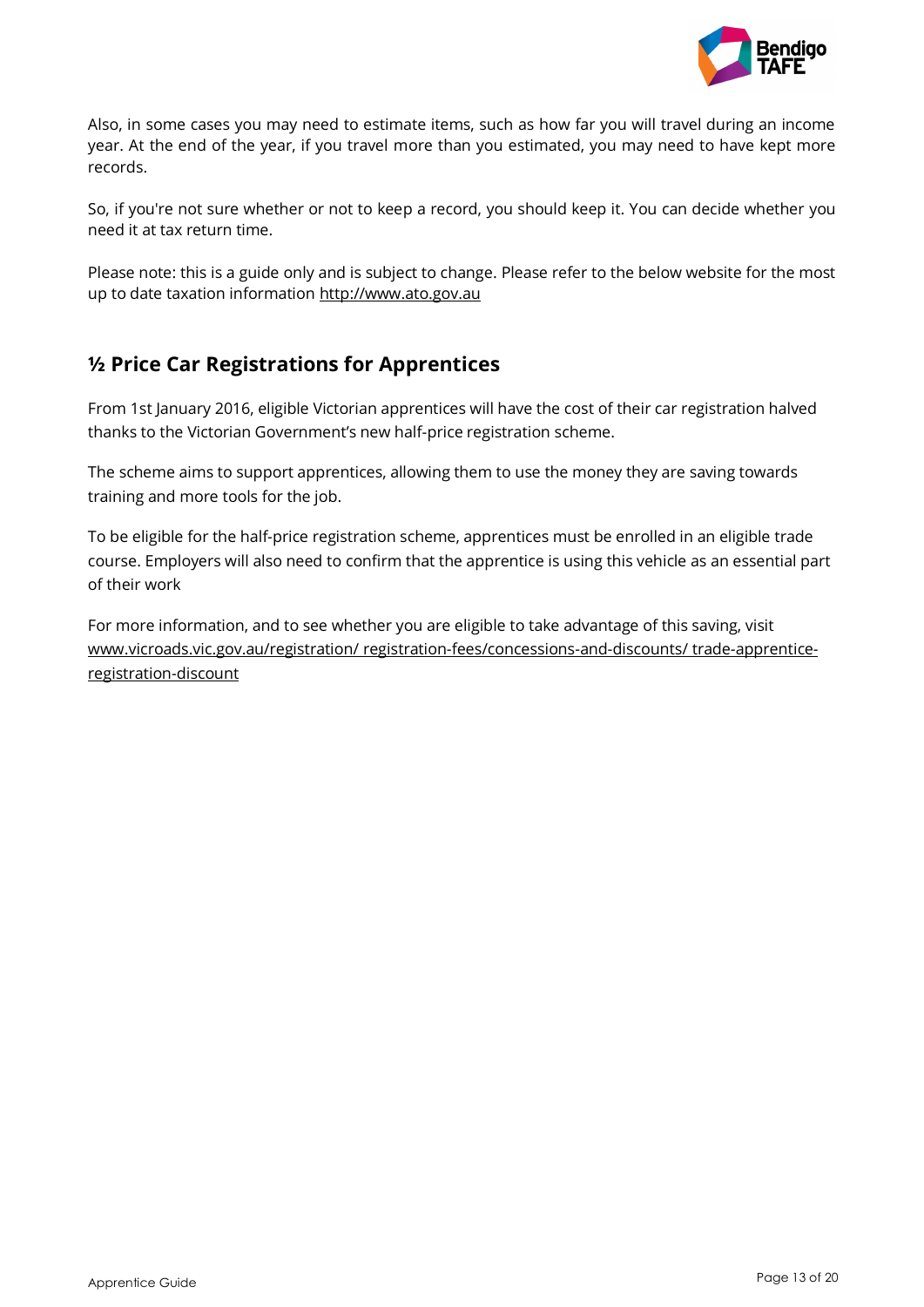

# <span id="page-13-0"></span>**Competency based completion (CBC) Applies to all apprentices except engineering, automotive and construction industries.**

#### **What is CBC?**

Previously, apprentices and employers have entered into an apprenticeship agreement for a nominal amount of time (three to four years) to achieve their trade papers. As a result of the new policy established by Council of Australian Government (COAG), apprentices can now complete their apprenticeship once the competencies from the qualification have been successfully completed and confirmed by the employer.

When the competencies from the individual training plan have been taught and assessed by Bendigo TAFE, we seek periodic confirmation with the employer that the apprentice is competent of performing that competency in the workplace. The method and the intervals/stages of confirmation will be discussed when the training plan is being negotiated.

Once all the competencies have been confirmed by the employer, the apprenticeship and qualification are completed simultaneously and the apprentice will be certified as competent by the State Training Authority. There is no longer a need to make special application for early release or to serve the nominal completion date as per the training contract.

For employers of electrical apprentices only - due to the eProfiling system currently in operation for electrical apprentices and employers, Bendigo TAFE recommends using this system as a CBC system also, thus eliminating another authorisation process. Your employer can elect this one step procedure at the training plan negotiation stage.

Wages are not affected by competency based completion.

For information on terms and conditions, contact the Fair Work Ombudsman.

#### **Fair Work infoline**

<span id="page-13-1"></span>t: 13 13 94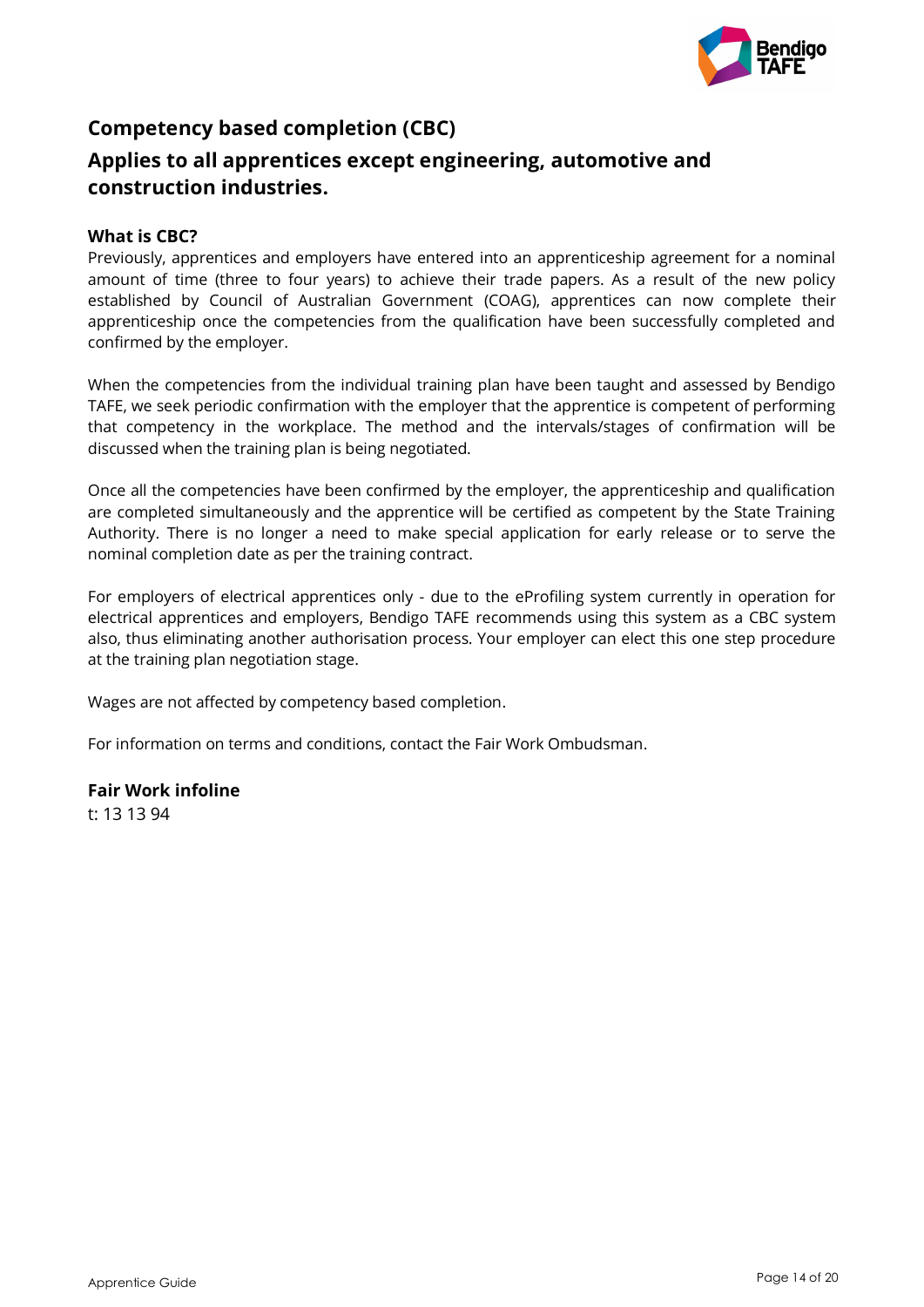

# **Competency based progression (CBP)**

# **Wage progression (engineering, automotive and construction industries only)**

The Manufacturing and Associated Industries and Occupations Award 2010 allows for an apprentice's wage to progress through each of the four stages (formerly years) of the apprenticeship on achievement of 25% of the total competency points in the training qualification, and for the apprenticeship to be fully completed when 100% of competencies are achieved.

For further clarification refer to: Clause 25.6 (a) of the Manufacturing and Associated industries and Occupations Award 2010 [\(http://www.aigroup.com.au/portal/site/aig/SIAP/manufacturing\)](http://www.aigroup.com.au/portal/site/aig/SIAP/manufacturing) ,

For further clarification refer to: Building and Construction General on-site Award 2010 (12/12/2013) <http://www.fwc.gov.au/awardsandorders/html/PR545521.htm>

| <b>Stage of</b><br>apprenticeship | <b>Entry, exit and progression requirements</b>                                                                                                                                                                                                                                                                                                                                                                                                                    |
|-----------------------------------|--------------------------------------------------------------------------------------------------------------------------------------------------------------------------------------------------------------------------------------------------------------------------------------------------------------------------------------------------------------------------------------------------------------------------------------------------------------------|
| Stage 1                           | <b>Entry</b><br>Nil requirements.                                                                                                                                                                                                                                                                                                                                                                                                                                  |
| Stage 2                           | An apprentice enters Stage 2.<br>On attainment of 25% of the total competencies for the relevant qualification<br>specified in the training plan: or<br>12 months* after commencing the apprenticeship; whichever is earlier.                                                                                                                                                                                                                                      |
| Stage 3                           | An apprentice enters Stage 3.<br>On attainment of 50% of the total competencies for the relevant qualification<br>specified in the training plan: or<br>12 months* after commencing Stage 2: whichever is earlier.                                                                                                                                                                                                                                                 |
| Stage 4                           | An apprentice enters Stage 4.<br>On attainment of 75% of the total competencies for the relevant qualification<br>specified in the training plan: or<br>12 months* after commencing Stage 3: whichever is earlier.<br>Exit - Upon the attainment of 100% of the total competency for the relevant<br>qualification specified in the training plan.<br>*Subject to clause 15.17 - Lost Time (Manufacturing and Associated industries<br>and Occupations Award 2010) |

Previously, apprentices and employers have entered into an apprenticeship agreement for a nominal amount of time (three to four years) to achieve their trade papers. Now, for all apprenticeships the apprentice can complete their apprenticeship once the competencies from the qualification have been successfully completed and confirmed by the employer.

Competency based progression means that as an apprentice completes a progression point, they may be entitled to a wage increase.

Progression points are triggered at 25%, 50% and 75% of completion of the apprenticeship.

When the competencies from the training plan have been taught and assessed by Bendigo TAFE to the progression point listed above, we seek confirmation with the employer that the apprentice is competent of performing those competencies in the workplace. Employers will be sent a confirmation letter which is prompted at each stage of progression for every apprentice.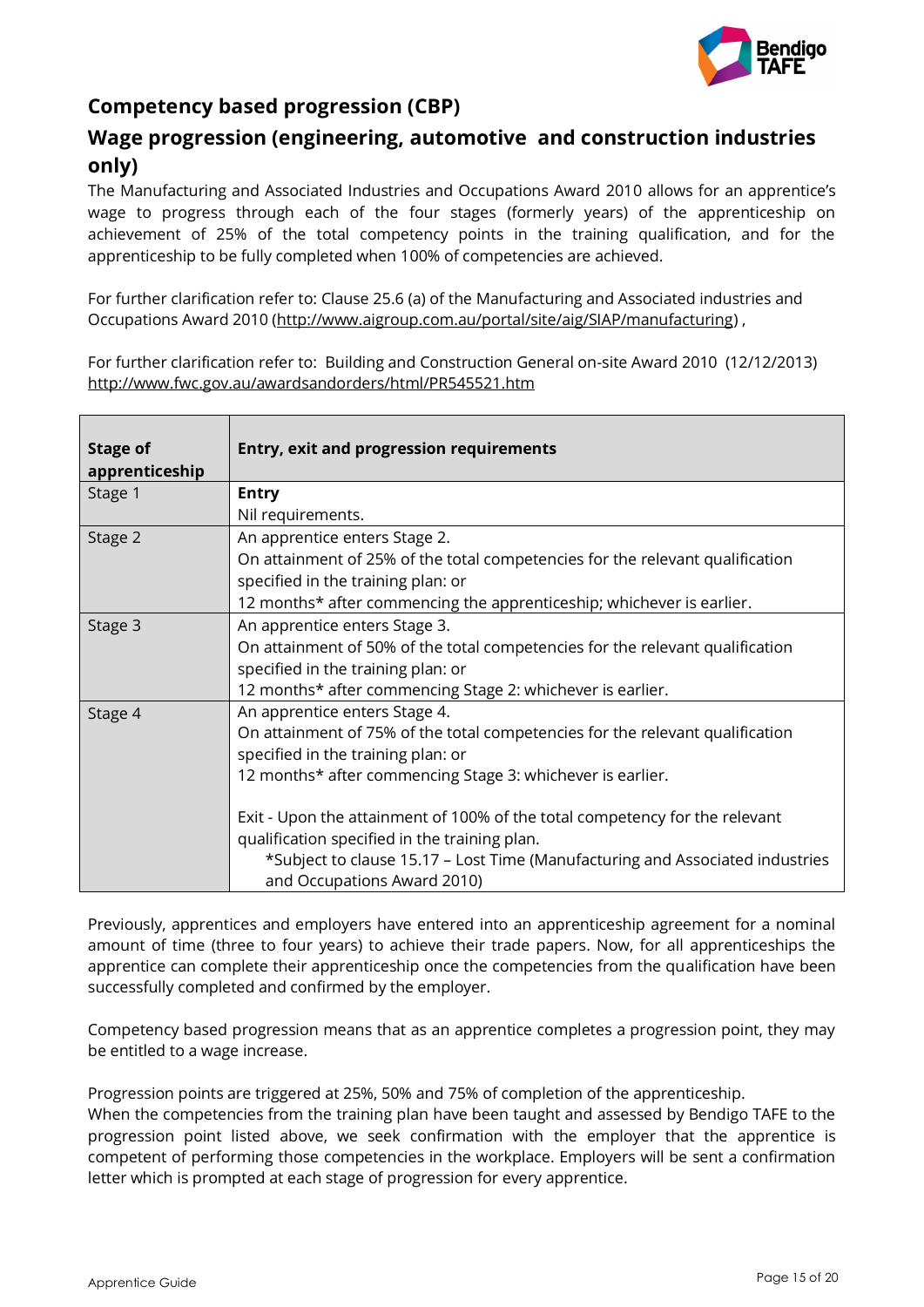

Once all the competencies have been confirmed by the employer, the apprenticeship and qualification are completed simultaneously and the apprentice will be certified as competent by the State Training Authority. There is no longer a need to make special application for early release or to serve the nominal completion date as per the training contract.

For all queries regarding wages or other terms and conditions, contact Fair Work on 13 13 94 or www.fairwork.gov.au or your relevant industry organisation.

# <span id="page-15-0"></span>**Information for electrical, machine repair and air-Conditioning and refrigeration apprentices - profiling and CBC**

#### **What is profiling?**

Profiling is an innovative approach to gathering information about the on the job work experiences of apprentice electricians, machine repair and air-conditioning & refrigeration. It is used by Bendigo TAFE and championed by employers to gain evidence of an apprentice's competence for the award of a national electrical qualification.

Specific workplace information is systematically gathered and collated into informative reports for the above mentioned parties. This is one component of a three part training program to develop competence of apprentice electricians. These components are:

- on the job training
- $\bullet$  off the job training
- a final "capstone" assessment (known as LEM/LEA in Victoria).

Typically, the off the job component requires the successful completion of technical modules by attending training at Bendigo TAFE. The on the job component requires the development of a profile of workplace experience/exposure for each apprentice. A final assessment is conducted to meet licensing requirements.

#### **How is the profile created?**

The on the job profile is created by capturing and reporting on an apprentice's work experience against industry determined competency standards. The information covers quality, breadth and range as well as supervision of the apprentice's workplace experiences.

The apprentice completes and submits a data card via the web each week to provide the required information. Reports on the apprentice's work experience (a profile) are then generated periodically.

#### **What does profiling do?**

Profiling provides evidence for:

- monitoring the development and performance of competency required in producing quality work
- the assessment and attainment of a national qualification
- the attainment of an electrical workers licence
- the need (or otherwise) for job rotation
- allocating work.

#### **Why do we need profiling?**

Bendigo TAFE needs evidence from the workplace/worksite to help them monitor and assess an apprentice's competency development. They need a good quality, efficient and effective way of gathering this information. A specially designed web based electronic data capture system or profiling system has been developed to manage the process.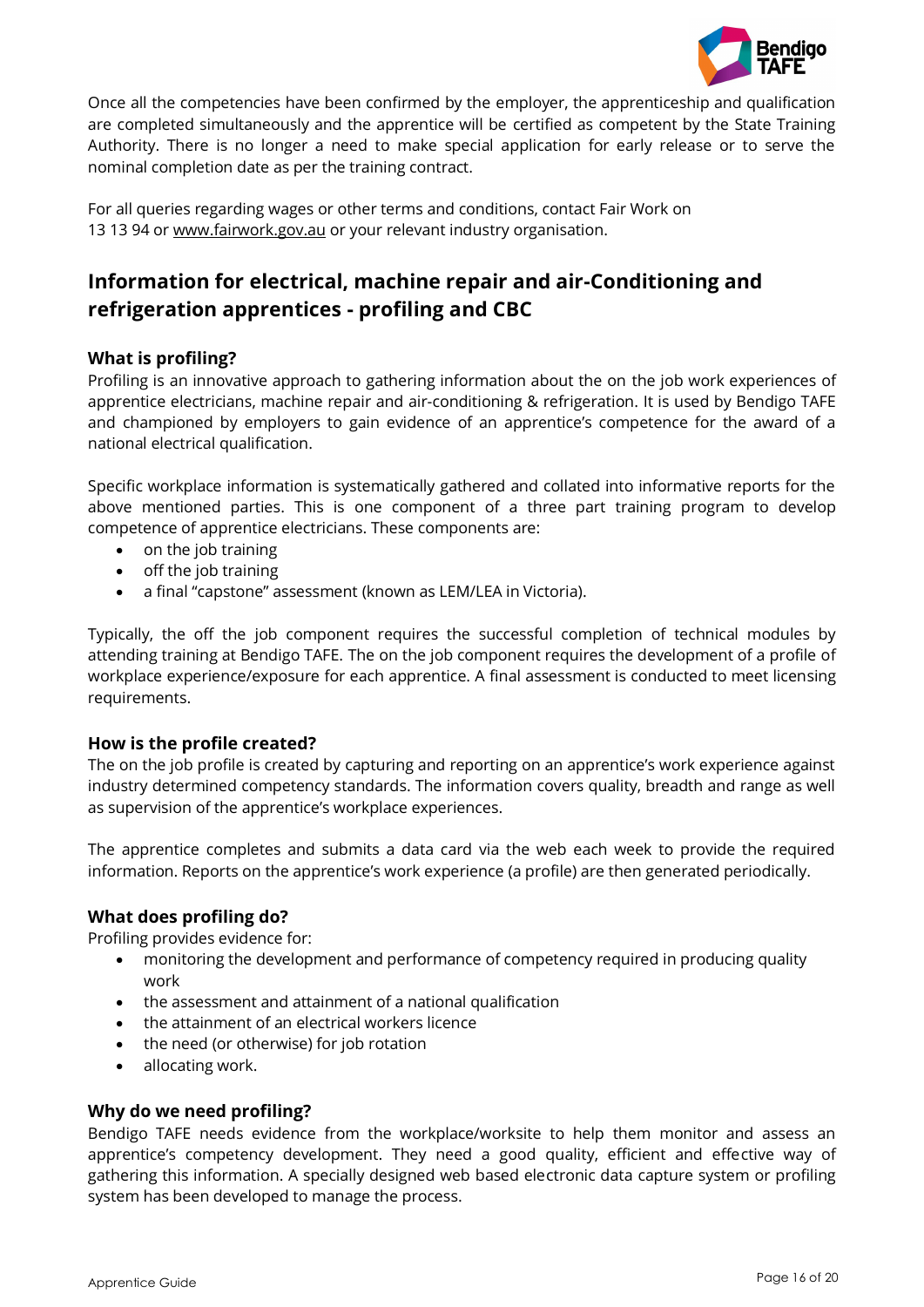

#### **What are the benefits of profiling?**

Profiling as one part of the training program helps to ensure that:

- competent people that are critical to a company's competitiveness and long term survival are appropriately qualified
- qualifications awarded by registered training organisations (RTOs) across Australia are of a consistent and high standard
- Bendigo TAFE is provided with the critical workplace information needed to make good decisions
- employers are provided with good information about an apprentice's overall performance and competency development.

#### **Are there other advantages?**

Profiling also has other advantages including:

- it is the singular industry approved national system of gathering evidence that is non-intrusive to the workplace
- it can improve bottom line profitability and productivity
- it helps improve safety outcomes
- it fosters the supply of good formal evidence for reporting against business quality assurance measures and other formal benchmarks or regulatory requirements
- it can ease recruitment and allocation of work both locally and nationally
- it enables appropriate work to be allocated to apprentices with confidence.

#### **What role does profiling play in assessment?**

Assessment for a national qualification is now the responsibility of Bendigo TAFE, in partnership with the employer and apprentice. The profiling system:

- is not a standalone assessment tool in itself, but part of the overall assessment process
- is a powerful tool that aids in the assessment process
- is a passive, almost non-intrusive system
- avoids the most intrusive aspects of other competency assessment approaches by relying on a partnership between the apprentice and the employer/supervisor to report on everyday workplace activities
- collects regular evidence of an apprentice's ability to: plan to carry out a range of jobs, carry out the jobs and complete the jobs to the performance standards set by industry (national competency standards).

#### **Do all electricians, machine repairers and air-conditioning and refrigeration apprentices have to use profiling?**

Yes, with the support of all key industry stakeholder bodies. Profiling is the industry preferred and recommended method for the collection of the on job evidence for assessments, for electrical apprentices. It is intended that profiling will be adopted across all the electrotechnology industry apprenticeship training programs, including; electrical, refrigeration, lifts, instrumentation, and electronics, because it facilitates:

- a single process for gathering workplace evidence
- formal workplace information and evidence
- limited intervention in the workplace of assessors
- <span id="page-16-0"></span>improvements in safety and safe work practices.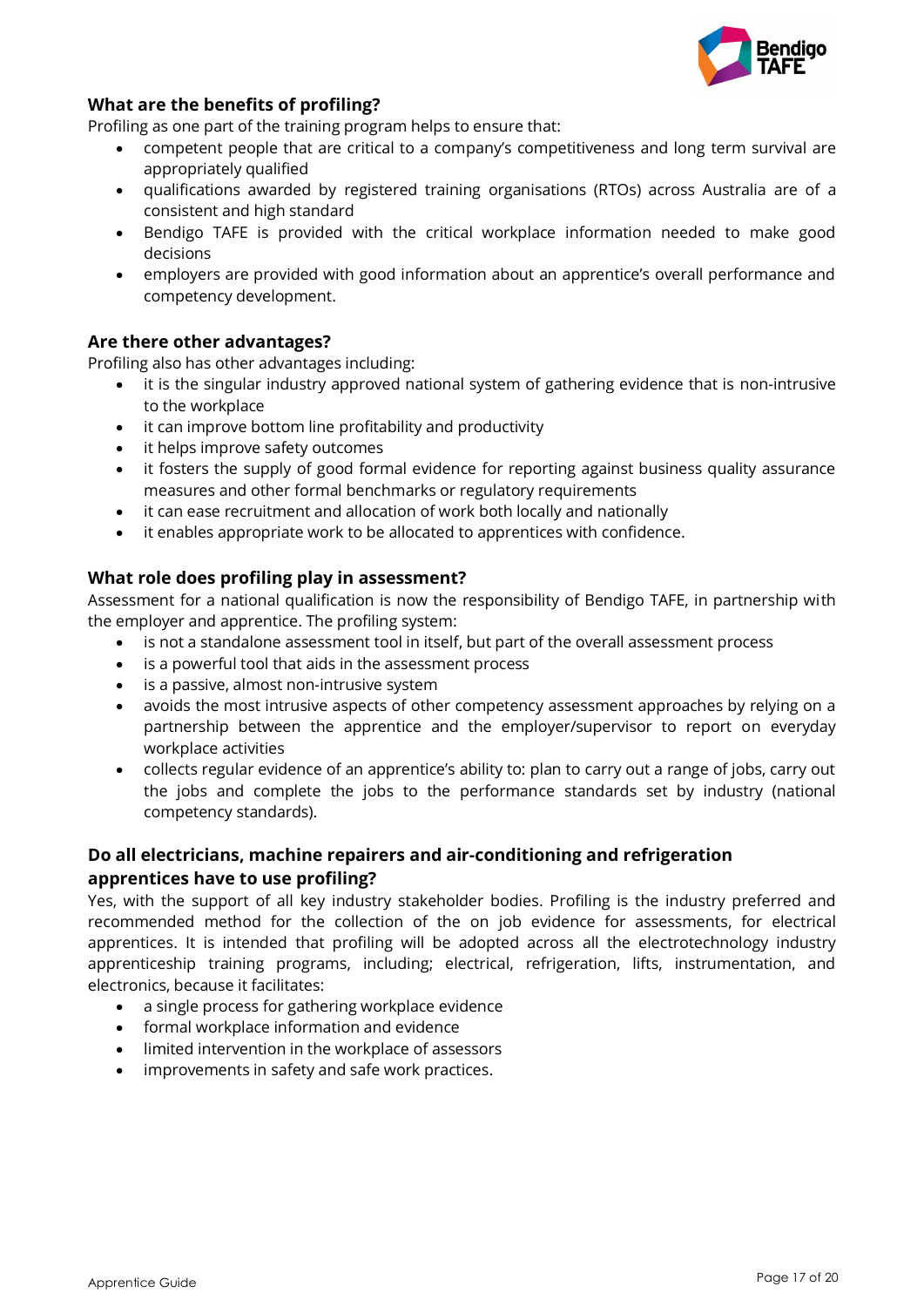

# **Incolink**

Incolink is the trading name of the Redundancy Payment Central Fund Limited. It is a trustee company established by unions and employers in the Victorian building industry in 1989 to administer industry funds. These funds provide a range of assistance for building, construction, contracting, and metal construction industry workers between jobs.

There are two approved redundancy funds:

- fund number 1 for building construction/contracting industry workers
- fund number 2 for metal construction/contracting, engineering construction/contracting and labour hire industries.

Incolink provides a range of benefits:

- redundancy funds
- portable sick leave
- income protection and trauma schemes.

#### **How Incolink works**

Incolink manages employer contributions made to the fund on behalf of their employees each week they are onsite. This provides a safety net for the employees should they become unemployed. The funds are not subject to either payroll tax or the WorkCare levy. The fund created by these contributions provides redundancy payments and a range of other benefits and services to building industry workers and the broader industry.

Sixty five cents out of each contribution is an apprentice levy, providing eligible former apprentices with a benefit based on their period of apprenticeship (during which no contributions are made on their behalf). In some cases, it also provides assistance for out of trade apprentices.

Incolink membership is available to employers and employees in the Victorian construction industry and the Victorian metal construction/contracting, engineering construction/contracting and labour hire industries.

#### **Everyone benefits**

- Worker members benefit through the extensive services provided by Incolink, including financial assistance, information and advice on everything from employment to personal problems.
- Employer members benefit through the range of information, advisory, training and employment services provided.
- Industry benefits through the important role Incolink plays in industry reform through its special projects and programs.

#### **What services does Incolink offer?**

Incolink's primary function is to make redundancy payments to members who are unemployed construction workers and to provide a range of insurance covers. Employer contributions provide each worker with benefits payments should they become unemployed. Some of the other benefits Incolink provides include:

- free emergency transport benefits
- free personal accident insurance
- free dental accident benefits
- Incolink health plan.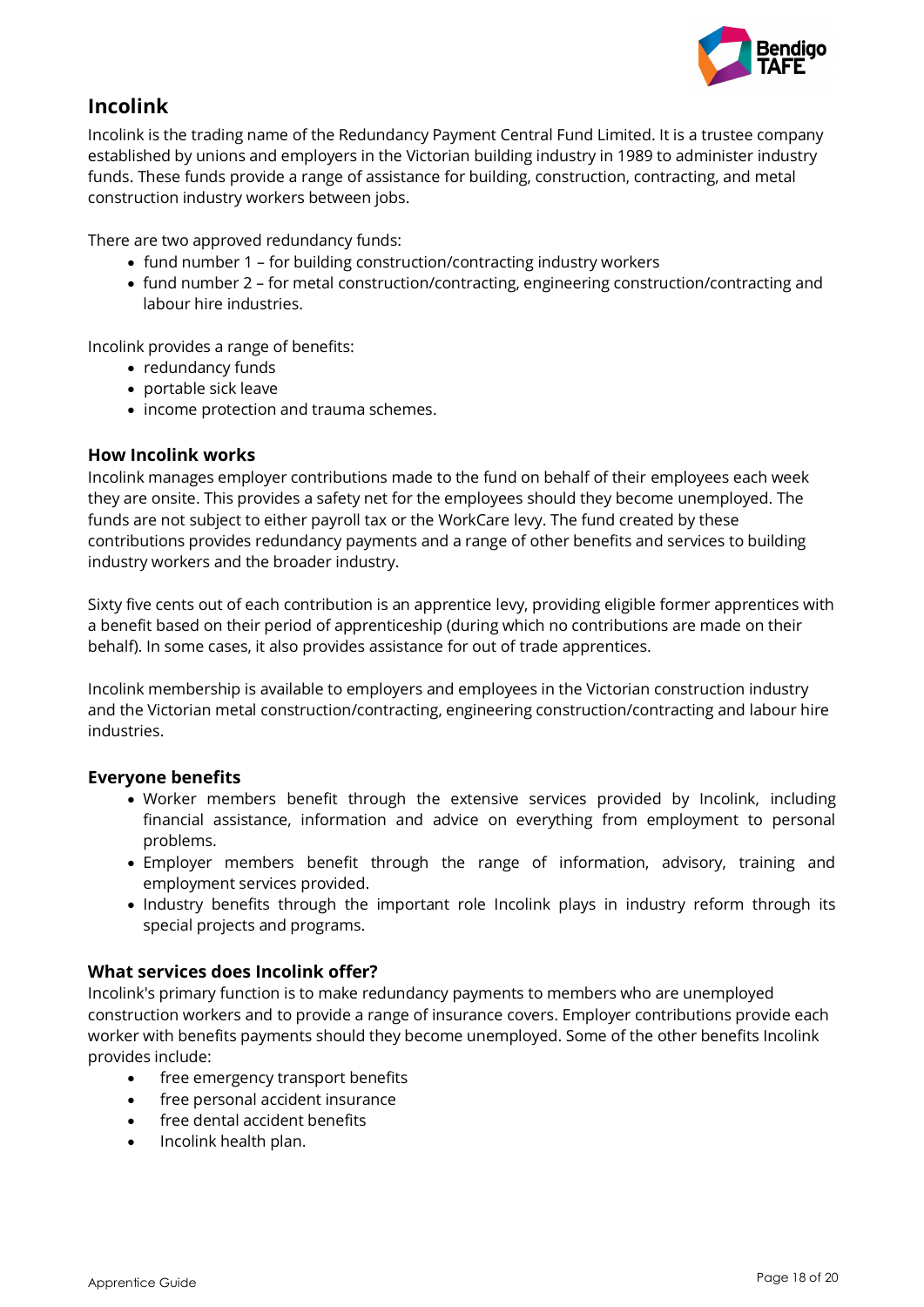<span id="page-18-0"></span>

#### **Other Incolink activities**

- Provide advice on training issues and training grants.
- Sponsors the building industry picnics throughout Victoria.
- Assists the Island Work, Education and Training Unit of Collingwood Secondary College (which provides a full time building industry program for young people who are at risk).
- Supports the building industry disputes board.
- Supports the drug and alcohol rehabilitation program for members at Vaucluse Hospital.

#### **The Incolink First Year Apprentice Guide**

The Incolink First Year Apprentice Guide is a detailed handbook published by Incolink and is regularly updated with information on specific for apprentices in the building industry.

Contact the member services department on 03 9639 3000 or [www.incolink.org.au](http://www.incolink.org.au/)

# **WHAT IS NOT OK…….**

Everyone at Bendigo TAFE has the right to a safe and happy learning experience.

We are committed to ensuring that all inappropriate behaviour is not tolerated.

We therefore do not allow on campus:

- Smoking
- Students under the adverse influence of drugs and/or alcohol
- Weapons
- **•** Theft
- Assault
- Criminal activity of any sort
- Vandalism
- Offensive language
- Gambling
- Sexual activity
- Inappropriate use of the Internet
- Cheating and plagiarism
- Damage to property
- Bullying
- Harassment
- Sexual harassment
- Animals (excluding recognised Assistance Animals & Training Delivery Programs)